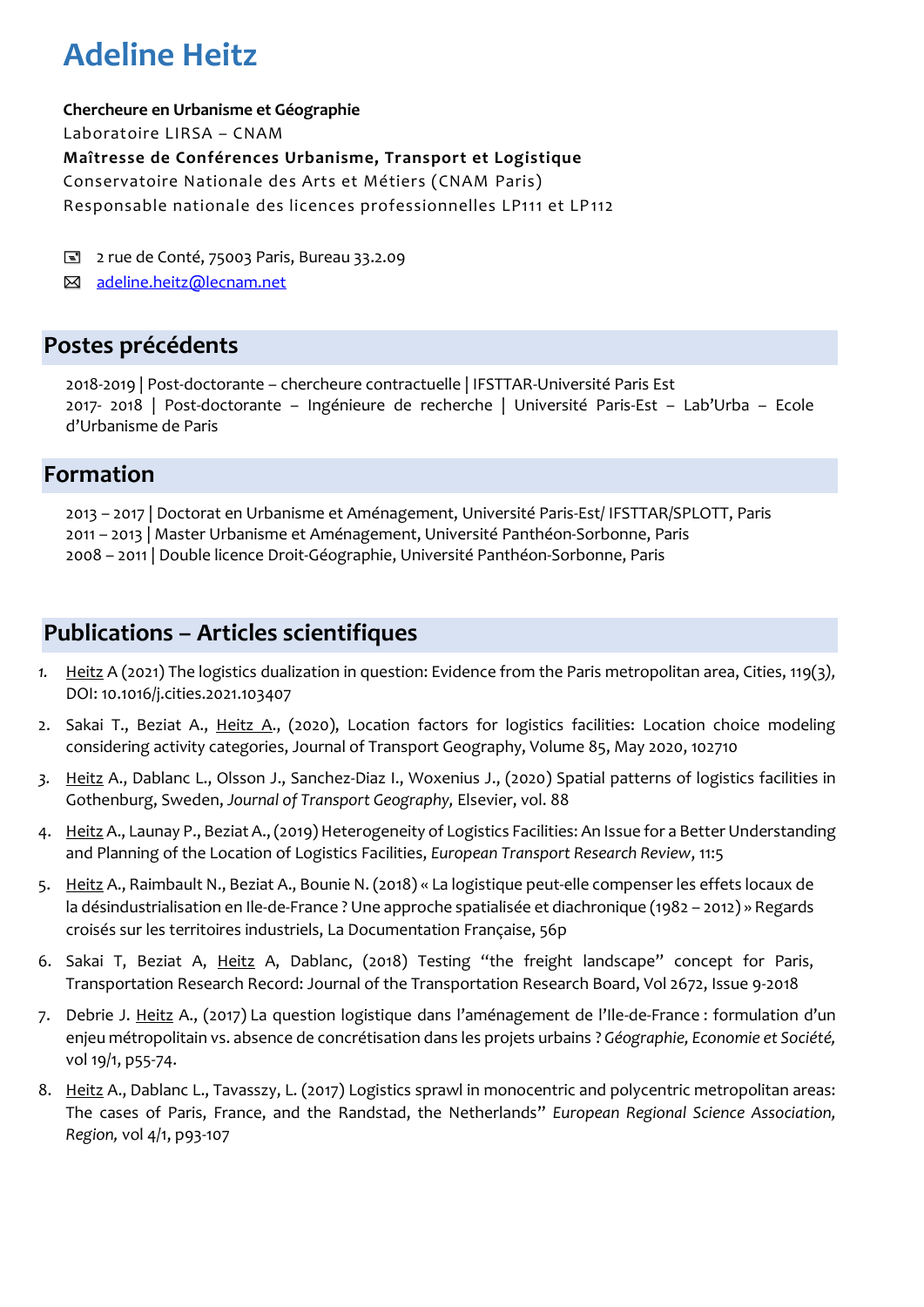- 9. Heitz A., Beziat A. (2016) The parcel industry in the spatial organization of logistics activities in the Paris region: inherited spatial patterns and innovations of urban logistics systems. Transportation Research Procedia, Volume 12, 2016, p812–824.
- 10. Heitz A. and Dablanc, L. (2015) Logistics spatial patterns in Paris: the rise of the Paris basin as a logistics megaregion. Transportation Research Record: Journal of the Transportation Research Board, 2477, pp. 76-84.
- 11. Beziat A., Debrie J., Heitz A. (2015) L'Aménagement des corridors de transport : outil d'action publique ? Analyse comparative de l'Axe-Seine (France) et du corridor Ontario-Québec (Canada) Geotransport, n°4, p85-98.

## **Publications – Chapitres d'ouvrage**

12. Raimbault N., Heitz A., Dablanc L. (2018) « Urban planning policies for logistics facilities: a comparison between US metropolitan areas and the Paris region » in Browne M., Berhends S., Holguin-Veras J., Giuliano G., Woxenius J., *Urban Logistics, Management Policy and innovation in rapidly changing environment*, Kogan Page, 392p

### **Publications – Articles de presse spécialisée**

Heitz A. (2020) « Existe-t-il un urbanisme de la logistique ? Le cas de l'Ile-de-France », Transports Infrastructures & Mobilités, n°522, juillet-août 2020

Heitz A. (2019) « La dualisation logistique ». Urbanisme, Publications d'architecture et d'urbanisme, pp.42-45

#### **Publications - Etudes / Rapports**

- 1. Heitz A., Dablanc L. (2019) Planification et réglementation du transport de marchandises en ville et de la logistique : les nouveaux enjeux de l'action publique locale, Pour le compte de la CGI, Publication courant 2019.
- 2. Heitz A., (2018) Evolution de l'accessibilité aux emplois industriels et logistiques au prisme des transports ferrés franciliens, l'impact du Grand Paris Express sur le potentiel de mobilité des travailleurs du secteur de la logistique et de l'industrie, Les dossiers du CGET, [En ligne]
- 3. Aldhuy J., Altaber C., Barbé C., Jazouli A., Heitz A. Wenglenski S. (2018) Grand Paris Express et quartiers de la politique de la ville : quel impact des futures gares ?, En détail - Synthèse CGET [En ligne]
- 4. Heitz A., Aldhuy J., Wenglenski S., (2018) Gares et territoires du Grand Paris Express Analyse prospective des effets des gares du Grand Paris express sur le développement des territoires du Grand Paris, Les dossiers du CGET [En ligne]
- 5. Dablanc L, Liu Z., Koning M., Klauenberg J., de Oliveira L., Gardrat M., Heitz A. Observatory of Strategic Developments Impacting Urban Logistics, IFSTTAR -. 2017, 221p [En ligne]
- 6. Heitz A. (2015) « Paris, Urban Laboratory for urban logistics », rapport pour Volvo Research for Education Foundation (VREF) dans le cadre du projet MetroFreight. Publié [En ligne]
- 7. Heitz A., Dablanc L. (2014) "Logistics spatial patterns in Paris: the rise of the Paris Basin as a logistics Megaregion" rapport pour Volvo Research for Education Foundation (VREF) dans le cadre du projet MetroFreight. Publié [En ligne]